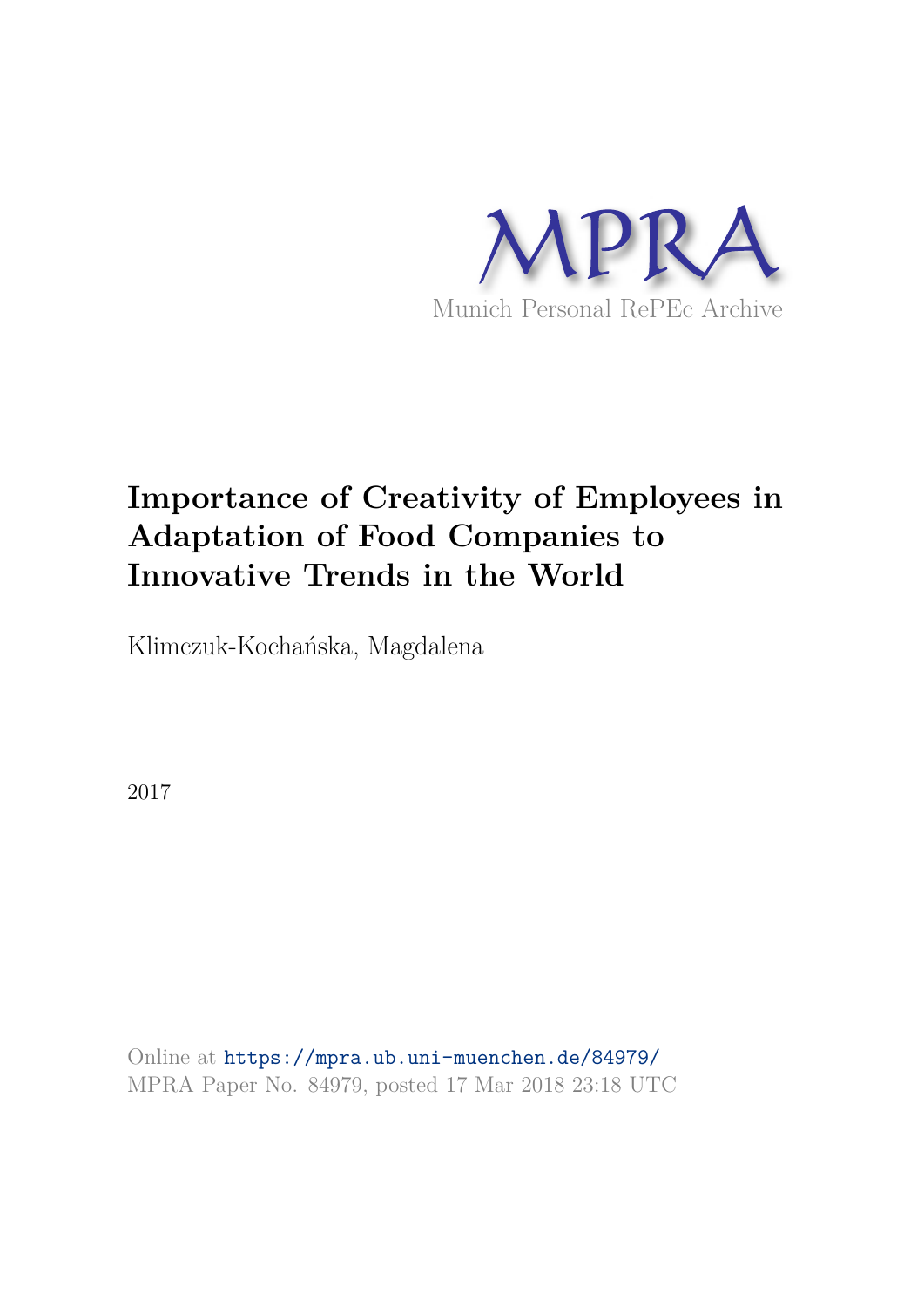# **IMPORTANCE OF CREATIVITY OF EMPLOYEES IN ADAPTATION OF FOOD COMPANIES TO INNOVATIVE TRENDS IN THE WORLD**

#### MAGDALENA KLIMCZUK-KOCHANSKA

#### **Abstract**

The purpose of this paper is to identify a gap in knowledge and understanding of the need to motivate employees for creative and pro-innovation activities in the organization. Another aim is to provide an overview of innovation in one of the low-tech industries - in the food industry. The concept of innovation and creativity is presented. The characteristics of the concept of creativity have been briefly described. Then examples of ways how food companies are dealing with current trends in the area of innovation in the world are briefly described. Among these trends, the focus on radical innovations has been highlighted, more tightly aligned firm innovation and business strategies, better insight into customers' needs and increased collaboration with other entities. Analyses based on the desk research techinque were performed with the inclusion of literature regarding the examples of implementation of innovations in the food sector companies. The conducted analyses allowed us to confirm that exemplary food companies are actively engaged in improving their competitive position, by introducing creative solutions in their products or by new ways of organizing different processes. It has been shown that creativity should be used as the primary source of innovation in the food industry.

**Key words:** creativity, innovations, low-tech sectors, crowdfunding, sharing economy, open innovation.

**Classification JEL:** J24 - Human Capital; Skills; Occupational Choice; Labor Productivity; O31 - Innovation and Invention: Processes and Incentives; O32 - Management of Technological Innovation and R&D

## **1. Introduction**

Creativity and innovation are the prerequisites for creating value by companies because they determine their competitive position. It should therefore not be surprising that efforts are being made both by theorists and practitioners to analyze the course of innovation processes, the factors that affect them, or the tools that shape innovation. In literature can be found publications focused on sector-specific innovations. There are also analyzes in the area of creativity, regarding its sources or factors influencing creativity in the organization. Moreover, a large part of the studies and research in this area are interested in the creative industries or creative companies in the high-tech sectors. It is difficult to analyze the topic of creativity and innovation in the field of traditional sectors with low technological potential, which are generally considered in the literature of the subject as characterized by low creativity and limited innovativeness.

On the other hand, it seems that due to the continued importance of the food-related sectors in economies of even the most developed countries in the world, they cannot be ignored when discussing innovation or creativity. However, it should be noted that in the entities of these sectors people are also working, and these are precisely employees who are attributed to such a characteristic of creativity. It cannot be assumed that human resources in companies in these sectors are less creative, and perhaps they do not show creativity, because of the lack of expectations on the part of managers in this area. Changes in world market trends, however, do not seem to leave the illusion that the development of the low-tech sector in a state of confusion

without a focus on innovation and encouraging employees to take creative action - may prove deadly in the long run. Innovation in these sectors - as in foodstuffs - may ultimately not be and will not have the same characteristics as it is in high-tech sectors but is essential to keep up with the modern market.

*The purpose of this paper* is to provide an overview of innovation in one of the traditional industries - the food industry - and to identify gap in our knowledge and understanding of the need to motivate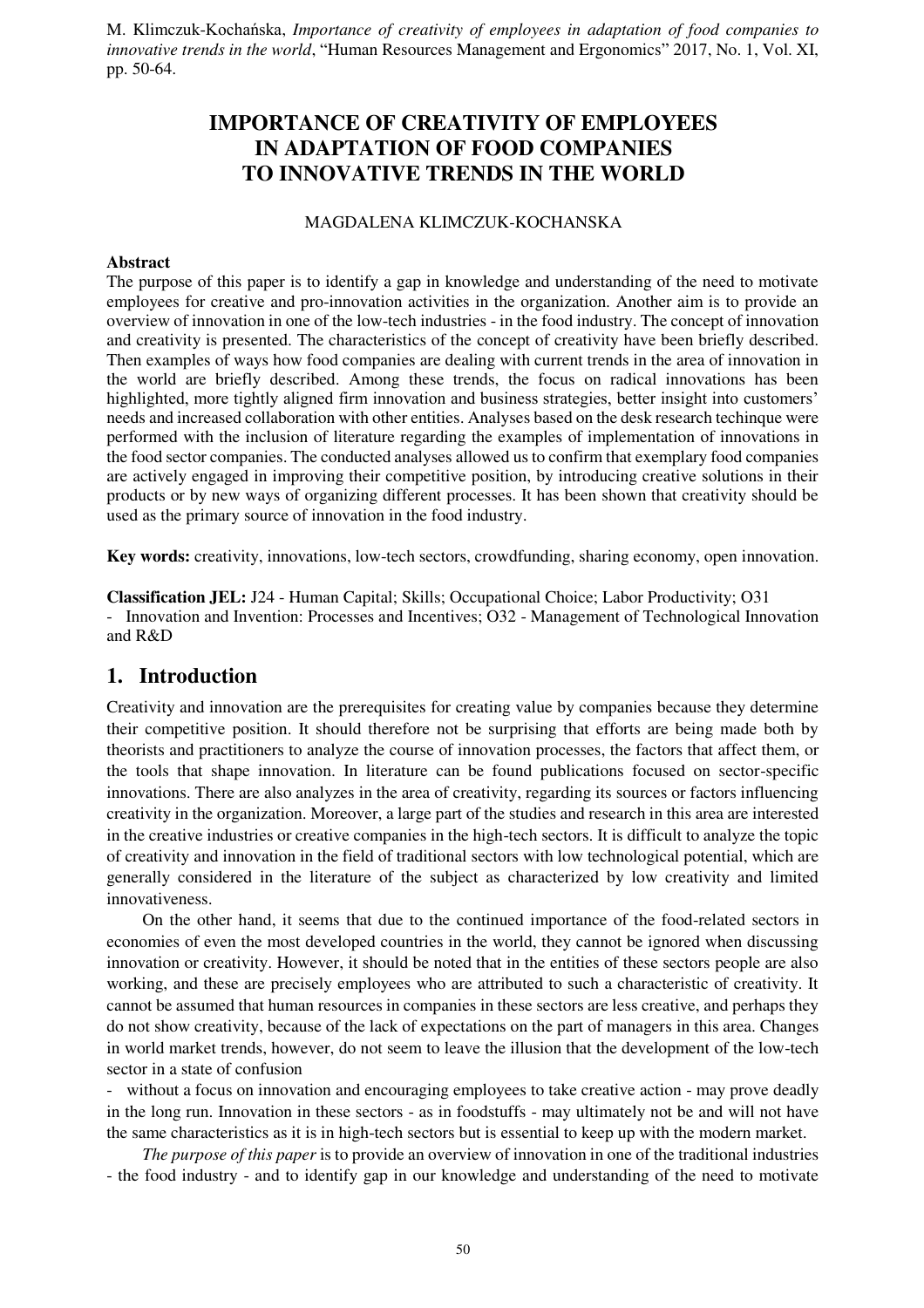employees for creative and pro-innovation activities in the face of new trends in the area of innovation promoted by the greatest companies in the world. Analyses based on the desk research technique were performed with inclusion of literature regarding the examples of implementation of innovations in the food industry.

## **2. The concept of innovation and innovativeness**

The concept of innovation was propagated by J.A. Schumpeter in his work Theory of Economic Development *(1912).* He pointed out that innovation is a new combination of factors of production that leads to the emergence of a new good, a new technological approach, a new market, a new source of material and/or new management organization *(Schumpeter, 1960: 104).* This process was described as the 'creative destruction', which he pointed as the main factor and manifestation of the economic development because new solutions (products, services and technologies) compete with the old and finally displace them in the market. Thus, innovation protects the economy against repetition, in particular against duplication, thereby facilitating its transition to the next stage of development *(Mellor, 2011: 39).* Innovation can be conceived as a new combination of knowledge, e.g., in order to innovate organization there is a need to use a new knowledge.

Innovation is also seen nowadays as a strategic instrument for building and expanding the capacity of organizations. It is the key to progress and development; it is also the source of inventions in all spheres of life *(Farazmand, 2004: 5, 8).* In many definitions of innovation, innovativeness in the formulation of ideas, conduct or the creation of goods (products and services) is emphasized above all. Thanks to them they are qualitatively different from the hitherto ones, but at the same time they must be socially useful as the test of successful innovation is its success on the market. At the same time, innovations allow the companies to escape from the intense competition of modern global economy.

Although there are many types of innovation<sup>1</sup>, the claim that only radical innovation<sup>2</sup> can be a source of enterprise development seems to prevail. According to G. C. O'Connor and R. DeMartino *(2006),* radical innovation results in organically driven growth through the creation of whole new lines of business that bring new features to the market. These innovations can lead to the creation of entirely new markets. As can be seen from the definitions proposed by various authors, two dimensions of radical innovations from technology and consumer needs may be indicated. C. M. McDermott and G. C. O'Connor *(2002)* define radical innovation as the development of new technologies or new ideas into markets. While J. Eliashberg et al. *(1997)* describe radical innovation as the source either in consumer demand or technology superiority. These observations means that innovations are perceived differently by firms and by consumers. From a firm perspective, innovativeness is related to environmental familiarity, and project firm fits both in technology and marketing aspects. From a consumer perspective, innovativeness is related to new products, adoption risks and the level of change in established behavior patterns *(Danneels & Kleinschmidt, 2001).*

Radical innovations are disruptive, which means that they alter consumer habits and behaviors. However, a new technology is not always viewed by consumers, as consumers may not notice the change *(Urban & Hauser, 1993).* The innovations of a given entity depend on the innovations being introduced,

 $\overline{\phantom{0}}$ 

<sup>&</sup>lt;sup>1</sup> Nowadays, five areas of innovation are distinguished by the impact criteria: product, marketing, process, organizational and management. Experience shows that companies often make changes starting with product innovation (usually the invention), but over time its importance decreases, and then process innovations gain greater weight *(Mellor, 2011: 47).* Diverse sources of innovation are discussed by P. Drucker *(1992: 46-142).*

<sup>2</sup> Radical innovations stand out near to the incremental innovations in the division of innovation according to the criterion of change scale. According to this division, the second type of innovation is incremental innovation. In practice of the business activity also a different approach to the essence of innovation is well known - the East approach. *Kaizen* from Japan is an example of implementing improvements in a gradual and continuous manner. *Kaizen* is a way of thinking and lifestyle deeply rooted in the Japanese mentality, is an organizational culture focused on the continuous improvement of processes. In order to implement innovations, one must first change the way of thinking and involving employees in the process of continuous improvement, after which effects can be expected *(Czerska &Szpitter, 2010: 356).*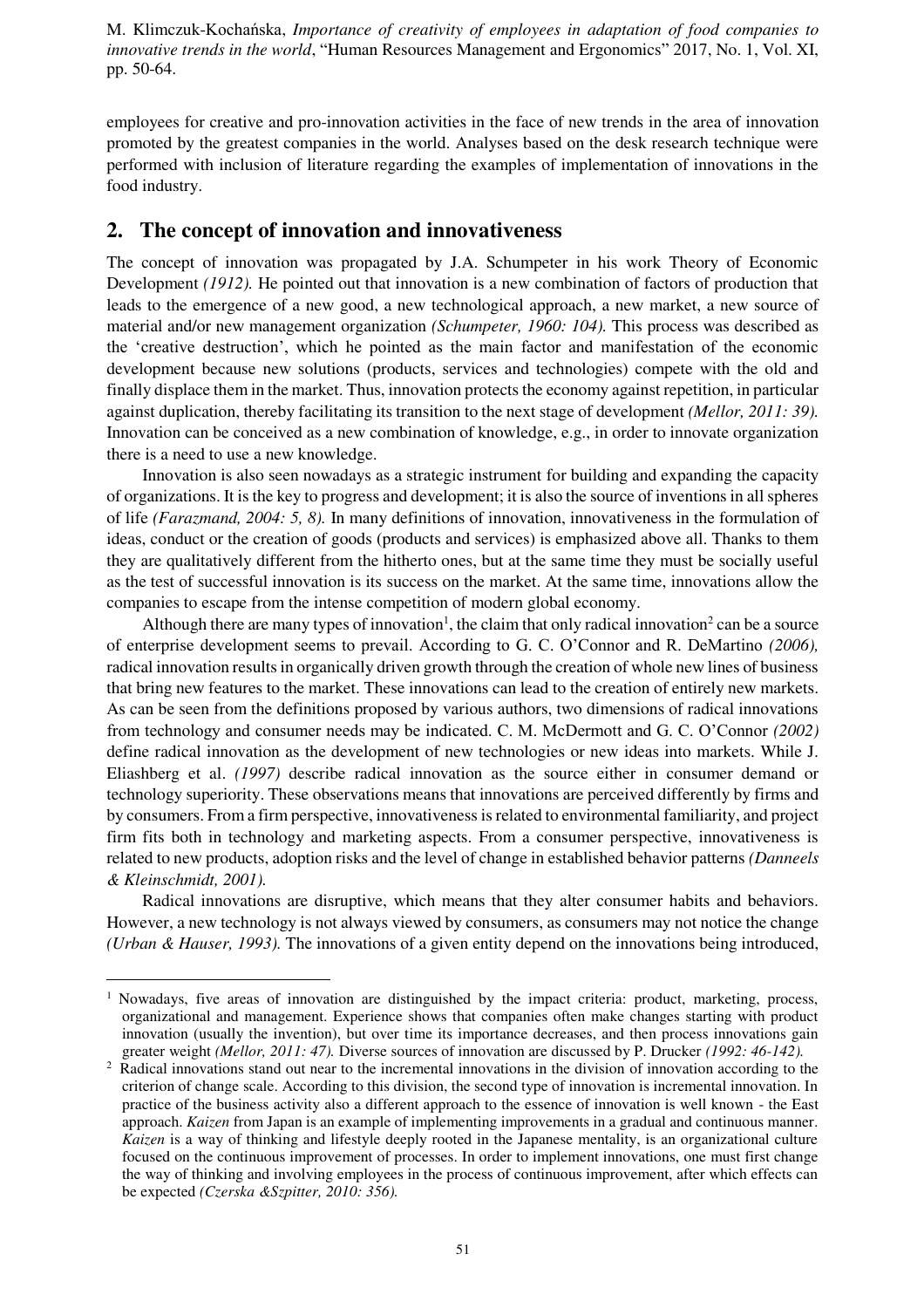their type and frequency of implementation. Moreover, what kind of innovation will be introduced to the subject depends on the source of innovation<sup>3</sup>. Hence, it turns out that radical innovation is most often the result of inventions, which in consequence means that they are very rare. A universal source of innovation is creativity.

# **3. The role of creativity in the organization**

The creativity plays a major role in innovative companies regardless of their size or having an extensive R&D department. It fosters not only the opportunities for radical innovation but also those that constitute the majority, e.g., incremental innovations that are solutions to the daily functioning of the organization. According to the concept of everyday creativity, the creativity manifests itself in the small activities of daily life and is linked even to minor improvements made by man in the professional and non-professional life. Such an approach to creativity is represented by I. Fillis and R. Rentschler *(2010)* who defined the creativity as showing imagination and originality of thought in moving beyond everyday thinking.

In the literature of the subject, it is possible to find many definitions of creativity. Creativity is defined as a novel and useful solutions. It is an appropriate response to the task or problem and considered a source of competitive advantage *(Amabile, 1983: 357).* Creativity can also be described as thinking about new things or making a new combination of existing elements. The effect of creativity consists in breaking up a learned pattern of thinking and using its knowledge to generate new ideas *(West, 2000: 20; Yusuf, 2007).*

According to C.M. Ford *(1996: 1115-1116),* the first creativity is an attribute of a product presented by an actor. The concept of the creative product should be thought of in broad terms, that is, as anything that people can examine and judge, including communicated ideas and processes evaluated independently from the outcomes they produce. It indicates that creativity assessments are domain specific and that they change with the time as a domain evolves by retaining creative actions. Moreover, C. M. Ford claims that creativity is a judgment made by members of the field about the novelty and value of a product. At the same time, these two characteristics are not independent of social construction processes within a field.

Creativity as the force in all the people begins with a yearning to answer an unanswered question by imagining more than one correct new answer. It is inspirational, jumping, it is the search for other things, it reveals the least likely solutions *(Bono, 2001: 310-311).* It is the individual who is the source of a new idea *(Mumford, 2000).* Creativity is often reminded to be something that happens when people act. Thus, creative thinking is one of the man's personal dispositions. There are individuals who have new ideas and others who are as intelligent as they are. 3 4

It should be noted that the creativity theory argues that the innovation process starts from generating ideas. It focuses on the individuals who creatively use available resources *(Brennan & Dooley, 2005).* Whereas the componential theory suggests that creativity is most likely to occur when peoples' skills overlap with their strongest intrinsic interests *(Amabile, 1997).* T. M. Amabile *(1997)* assumes that the creativity consists of many components which, when converging in the right way, would likely lead to very high creativity. There are three inside- components: domain-relevant skills, creativity-relevant processes, and task motivation. There is also one outside-component that is surrounding environment (e.g., social contacts). The theory assumes that the best outcome can be gained and the highest sense of creativity may be established if all these components will come together *(Amabile, 2012).* It is difficult to disagree with the above approach because creativity depends on the context in which new products,  $\overline{\phantom{0}}$ 

<sup>&</sup>lt;sup>3</sup> Sources of innovation should be sought in the available internal resources of the organization, primarily employees and their environment. Numerous sources of organizational innovation are mentioned in the literature. For example, A. Chybicka *(2006:111-112),* lists among them: 1) the environment of the organization;

<sup>4</sup> the personnel department (including the recruitment and selection of candidates for work, taking into account the creative predispositions of future employees and motivations to creative problem-solving); 3) creating systems to reward creative behaviors and attitudes; 4) appointment of the so-called innovation agents; 5) the degree of definition of the target market; 6) organizational culture; 7) organizational structure; 8) the degree of involvement of top management in implementing untypical, unused solutions; and 9) efficient communication between management staff and employees.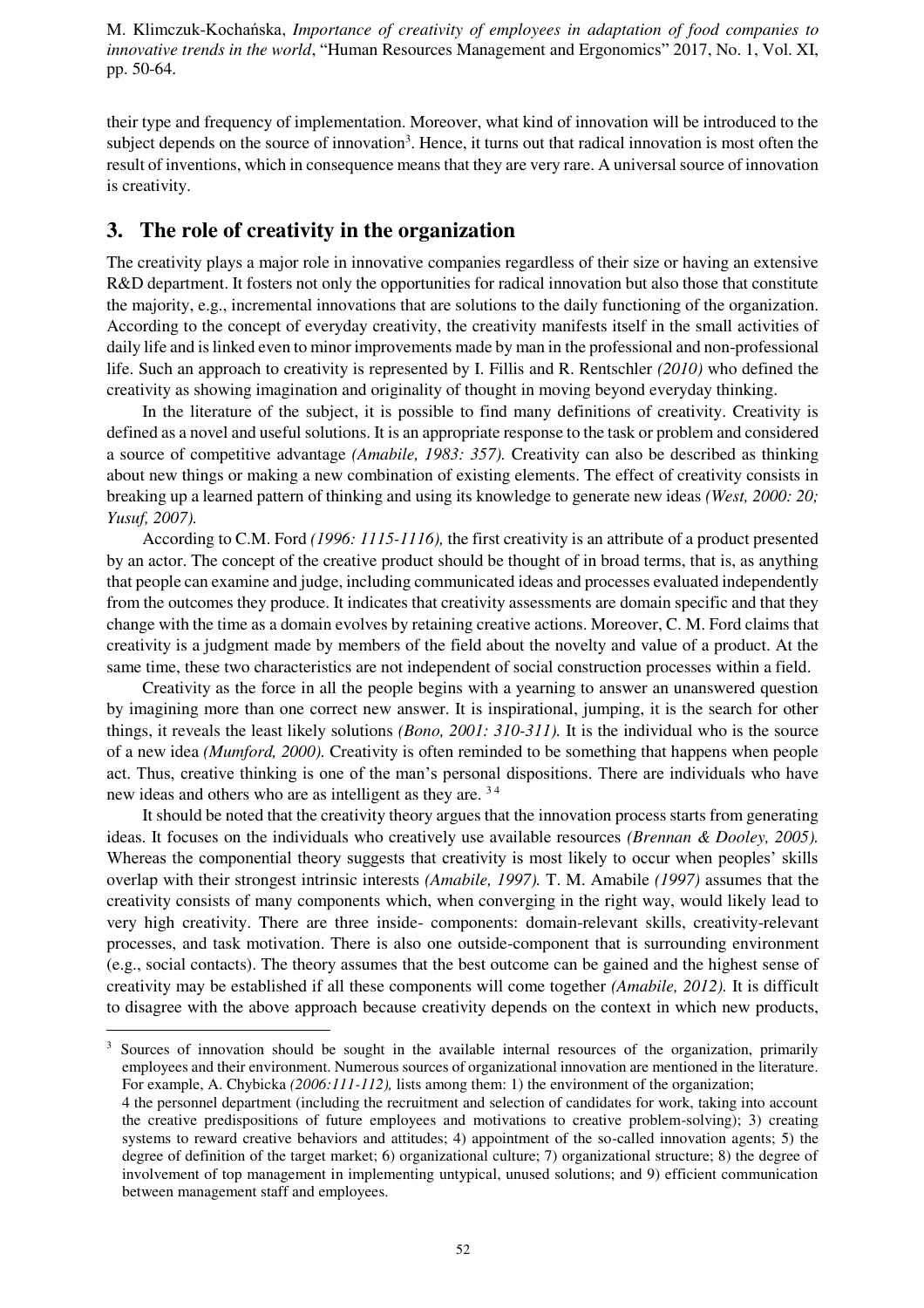ideas and behaviors are offered.

Creativity is associated with change, nonconformity, ingenuity, and progress, which in turn is a necessary factor in the proper functioning of profit-oriented organizations. In this situation, the ability of creative thinking increasingly becomes desirable competency of employees. Thus, organizations must fulfil the requirement of the flexibility of action. Such flexibility consists of the ability to initiate and adapt to the rapidly changing conditions under which the organization's strategy is developed *(Czerska & Szpitter, 2010: 356-357).* Therefore, most theorists have defined creativity as the development of ideas about products, practices, services or procedures that are novel and potentially useful to an organization *(Zhou & Shalley, 2003).* In literature, the notion of creativity is often associated with the notion of innovation and ideas are considered novel if they are unique in relation to other ideas currently available in the organization. Ideas are useful if they have the potential for direct or indirect value to the organization, either in a short or a long term. Thus, given this definition, creativity can range from suggestions for incremental adaptations in procedures to radical changes *(Mumford & Gustafson, 1988).* However, the concept of innovation and creativity should not be used interchangeably.

The relationship between creativity and innovation began to be noticed in the 1960s emphasizing the importance of building interdisciplinary and holistic models describing social reality. Scholars departed from treating the individual as passive and reactive in favor of empowerment and activation. Moreover, the consequence of linking the micro level to macro processes, such as globalization, the concept of intellectual capital, and knowledge management was indicating the departure from narrow, individualized creativity as a singularity. This change leads to focus also on a broader context organization, institution, or factors of the proinnovation development. The role and importance of the relationship between the creativity of the individual and the innovation of groups, teams and organizations have also increased.

M. Baer *(2012)* treats innovation as an umbrella concept that includes creativity and its implementation. Creativity, as a sub-process of innovation, consists of the development of novel and useful ideas. While the implementation of creativity refers to the translation of the ideas into new and improved products or ways of doing things, all of which is encompassed by the concept of innovation. Thus, creativity has been investigated as either a separate and prerequisite concept of innovation or a component of innovation.

In the creativity theory, innovation does not exist without creativity and thereby can be conceptualized broadly as generation and implementation of a novel and useful idea in an organization. In this case, innovation can be understood as a successful and intentional implementation of creativity. Creativity as such can be limited to the idea and does not necessarily have the benefit of others. Innovation, therefore, requires creativity, but creativity does not always lead to innovation. What is more, one can say that creativity precedes innovation. It is a process of developing and expressing innovative ideas to solve problems or meet needs *(Luecke, 2005: 123).* In this sense, therefore, it is not so much a talent in itself as a deliberate process of producing innovation. Although creativity is the domain of everyone, the participation of people undertaking an everyday professional activity, education, and not only the unique, special and sublime feature of outstanding individuals.

At the root of this understanding of creativity are classic theories, e.g., of A. Maslow, C. Rogers, and R. May - treating creativity as a human need, the expression of self-realization. Thus, the role of managers is to create an environment in which creative behaviors can be exposed and developed. In particular, it is necessary to point out the need for leadership skills of top management, manifested in cultivating the subjectivity of employees, and encouraging and supporting their creative activity *(Kaliszczak, 2012: 367-378).* It is talking about creating a climate for creativity. Among the factors that affect this climate are: positive worker group, positive relationship with supervisor, resources, challenge, clarity of purpose, autonomy, positive interpersonal interchange in the working group, intellectual stimulation, support of senior management, orientation for awards, flexibility and risk taking, emphasis on quality as well as original ideas, participation, and organizational integration.

The climate for creativity and innovation has a particularly strong impact on innovation when implementing new ideas. Without this, the innovative potential of employees may not be exploited, and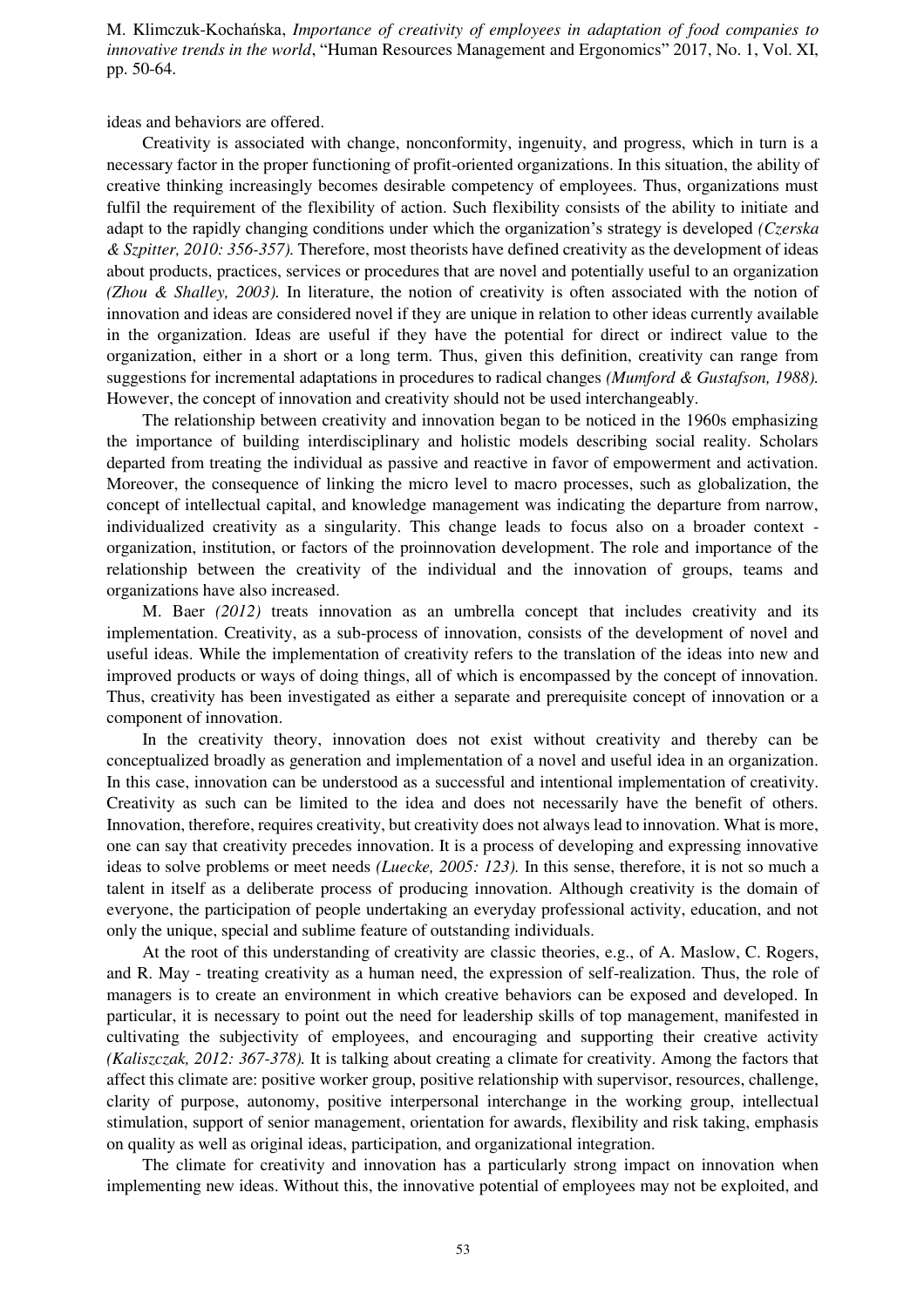the phase of implementation of new ideas will not take place. On the road are barriers in the form of a work environment that is not conducive to innovation. On the contrary, when the work environment is characterized by greater acceptance of risk, novelty, greater trust and support, or giving the employee more autonomy, there is greater chance that an employee will be able to put his or her ideas into practice. It is also necessary to incorporate various tools to stimulate creativity within the organization, as well as changes in managers' performance of the entity management functions. It is imperative to place emphasis on other ways of planning, organizing, motivating, leading and controlling in an organization than is done in businesses where performance results are not expected in the form of innovative solutions.

Above described claims are in line with the concept of R. Florida *(2002)* who shows that nowadays we are observing a shift in the employment structure. There is a transition from blue and white collars workers to no collar workers, that is, the development of a creative class described as people whose work is based on generating new knowledge, creating information or widely understood new forms of actions on the market. The representatives of this social class combine the great autonomy of the activities undertaken and the great freedom of operation. The creative class includes journalists, artists, designers, scholars, workers in the fields related to information and communications and new technologies, experts, consultants, and teachers.

The notion of creativity is connected with the concept of a creative organization. It is a modern culture enterprise that seeks economic benefits employing its workers' creativity, knowledge, and implementing innovations *(Ensor et al., 2006).* The essential features of a creative organization may be distinguished *(Florida, 2002):* the organizational intangible resources - individual artistic creativity; manufactured product - creative, artistic, not only aesthetic but also useful; arts and business symbiosis the idea of artists and technologists are implemented by sales managers; and the resulting economic benefits through creative activities, implementing performance in which creative products are sold and make money.

Such creative organization is creative regarding the processes, products and personnel, as well as the work environment and work culture, even the first word of the name is directly associated with the creativity. The creative organization is characterized by the artistic creativity that often is identified in talent or artistic flair. At the same time, however, it is important to have lateral thinking, knowledge and skills achieved through both their generation and competence. The main goal of the creative organization is to ensure the continuous creativity.

Creative organizations are associated with the concept of creative industries. Such sectors include various organizations *(Mackiewicz et al., 2009: 8; Ulatowska, 2012: 24-25).* Among them are advertising agencies, architects' offices, exhibition companies, exhibitions and auctions of art and antiques, computer games companies, software companies, film and video studios, music studios, television and radio studios, theaters, publishers, graphic design and industrial design companies, and clothing design companies.

To sum up, the need to emphasize that creativity as the prerequisite for innovation is an important competitive factor for contemporary organizations. In all types of organizations, not only in the creative sector, core processes are often characterized by the existence of creative tasks within these processes. An example of creative activity is related to the design, which is gaining more and more importance and is predominantly competitive companies in many industries, even such as food industry *(Szultka, 2012: 17).* Besides we also need to remember that creativity is universal source of innovation and is subjectively judged as the value and originality of the activities of the entity or group located in a specific context, and therefore every organization, no matter what type of business can benefit from it and manifest creative features, the public's reaction approach to different areas of their operation.

# **4. Ways of adapting food companies to the trends of innovation in the world**

The food sector has traditionally been considered as a low-tech sector *(Christensen et al., 1996; Garcia-Martinez et al., 2000).* One of the reasons is that innovation in the food industry does not usually make use of scientific inputs and the innovation in this sector tends to be more incremental than radical. On the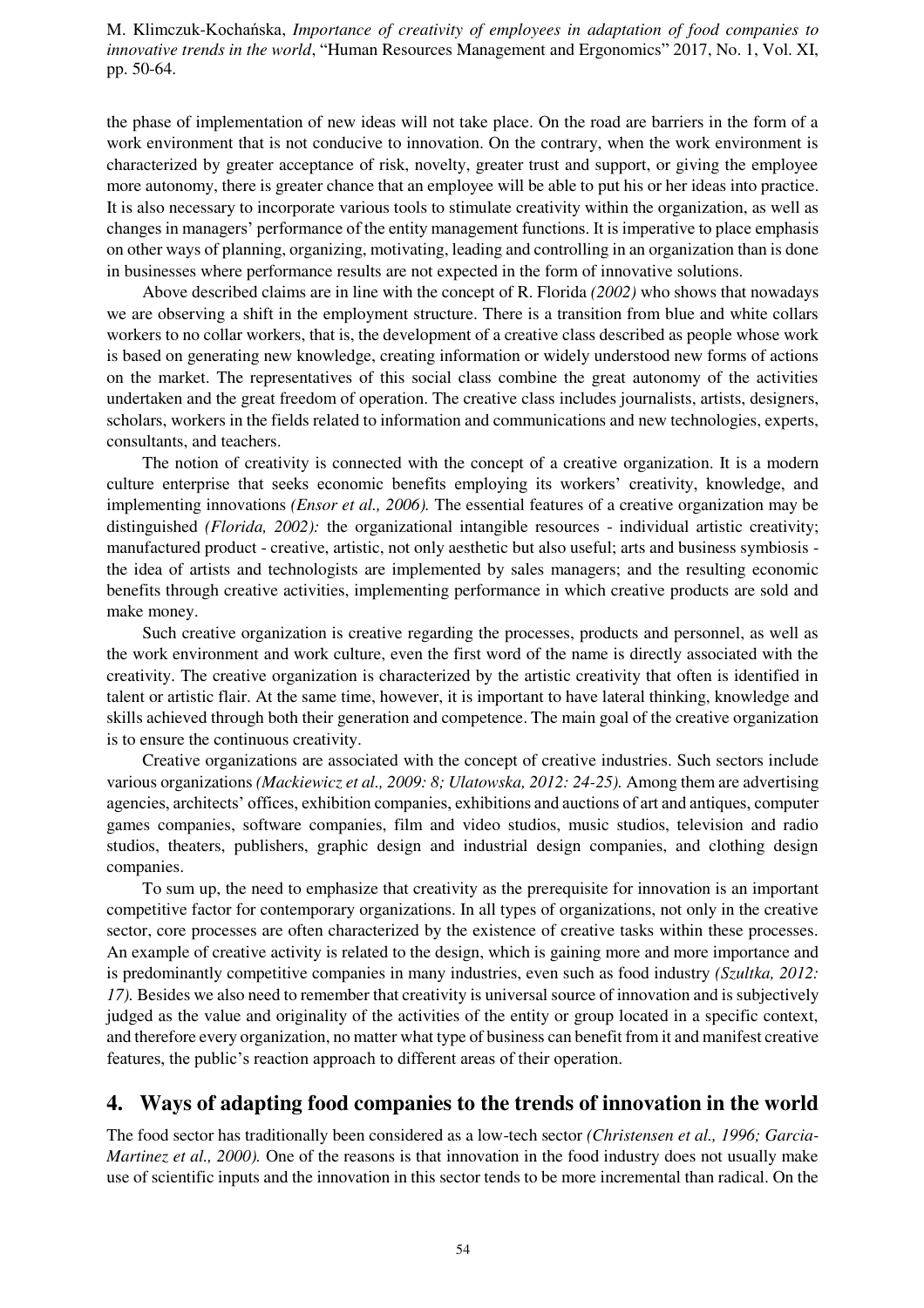other hand, this does not mean that it is not necessary to undertake innovative activities in this sector and the creative attitudes of employees. The food sector, similarly as the others, is exposed to numerous external conditions, some of which are universal. Without taking up innovative activities, staying in the market for such companies can be an increasingly difficult task. Some of the knowledge bases are sciencebased and stem from research organizations such as Smith *(2000)* states that despite the fact that the food processing industry is an industry with relatively low levels of internal R&D, it might be claimed that this is one of the most knowledge-intensive sectors of the entire economy. He also stated that 'low- tech' industries are knowledge intensive and are frequently part of 'high-tech' systems. This is because they use machines or devices created by companies from high-tech sectors.

Knowing the trends that are taking place in the world and the creative approach to doing business gives food companies the opportunity to be competitive. This is possible thanks to the introduction of new production technologies as well as food innovations. From the food, customers expect more than just a product that will do nothing more than fuel to shovel down at working-day breaks or the dinner table. Times have changed, and the food no longer can have a reputation of being bland and tasteless. Companies must pay attention to the ingredients, quality, and its health benefits, which is important to consumers. They would prefer to see the conversion of agriculture to organic farming, which is recently combined with the marketing of healthier, organic or lighter options. In addition, there are other aspects of the development of food companies, such as interested in food's capacity to embed local jobs. It is also important to shape social, environmental and economic sustainability of food companies. Reduction of carbon footprints and conservation of the soil, energy, water, and farmland are key tasks for food companies that are closely watched by more and more consumers.

In the food sector, we already have a response to the above challenges. According to the content of the presentation of some of the world's largest food and beverage makers at the Consumer Analyst Group of New York conference (CAGNY) held on February 20-24, 2017 in Boca Raton, Florida, there is no doubt that 'Big Food' is facing its share of challenges. Consumers are demanding healthier food with fewer artificial ingredients while savvy startups are winning market share and shelf space. It was evident from the CAGNY presentations that main food and beverage companies recognize these consumer shifts. Thus, e.g., Coca-Cola is going to focus on the World Health Organization's guidelines for limiting added sugar and is working to repair its image in public health circles. Mondelez International plans to introduce 'well-being innovation' in 2017. PepsiCo is seeking to continue developing 'better-for-you products' and single-serve packaging formats. General Mills' goal is: "to reach \$1 billion in net sales from natural and organic products by 2019 without additional acquisitions". One of the company's priorities is to return yogurt in the United States to growth through 'core renovation' and 'natural and organic penetration'. Having said that, natural and organic is a "significant growth opportunity" for the companies *(Badaracco, 2017).*

It is possible to identify trends in the area of innovation that cover various sectors, and which appear to be already subject to the food mentioned above companies. For example, in the Global Innovation 1000 *(GI 1000)* survey prepared by Strategy & PwC, in 2014, information on their anticipated innovation activities for the coming years was obtained. The research was carried out among the world's 1,000 largest research and development companies. Among these trends can be mentioned among others *(Jaruzelski et al., 2014):*

- Focus on radical innovations.
- More tightly aligning companies' innovation and business strategies.
- Better insights into customers stated and unstated needs.
- Increased cooperation of entities, with entities including startups.

These trends are probably not a complete list, but the above appears to be particularly important for the low-tech sector, such as the food industry. The action of entities in the low technology sectors will to some extent be conditioned by adapting to these trends. This, however, requires working with creative workers and creating favorable conditions for creativity within the organization. It can be expected that maintaining such market positions by economic entities will not be possible without the introduction of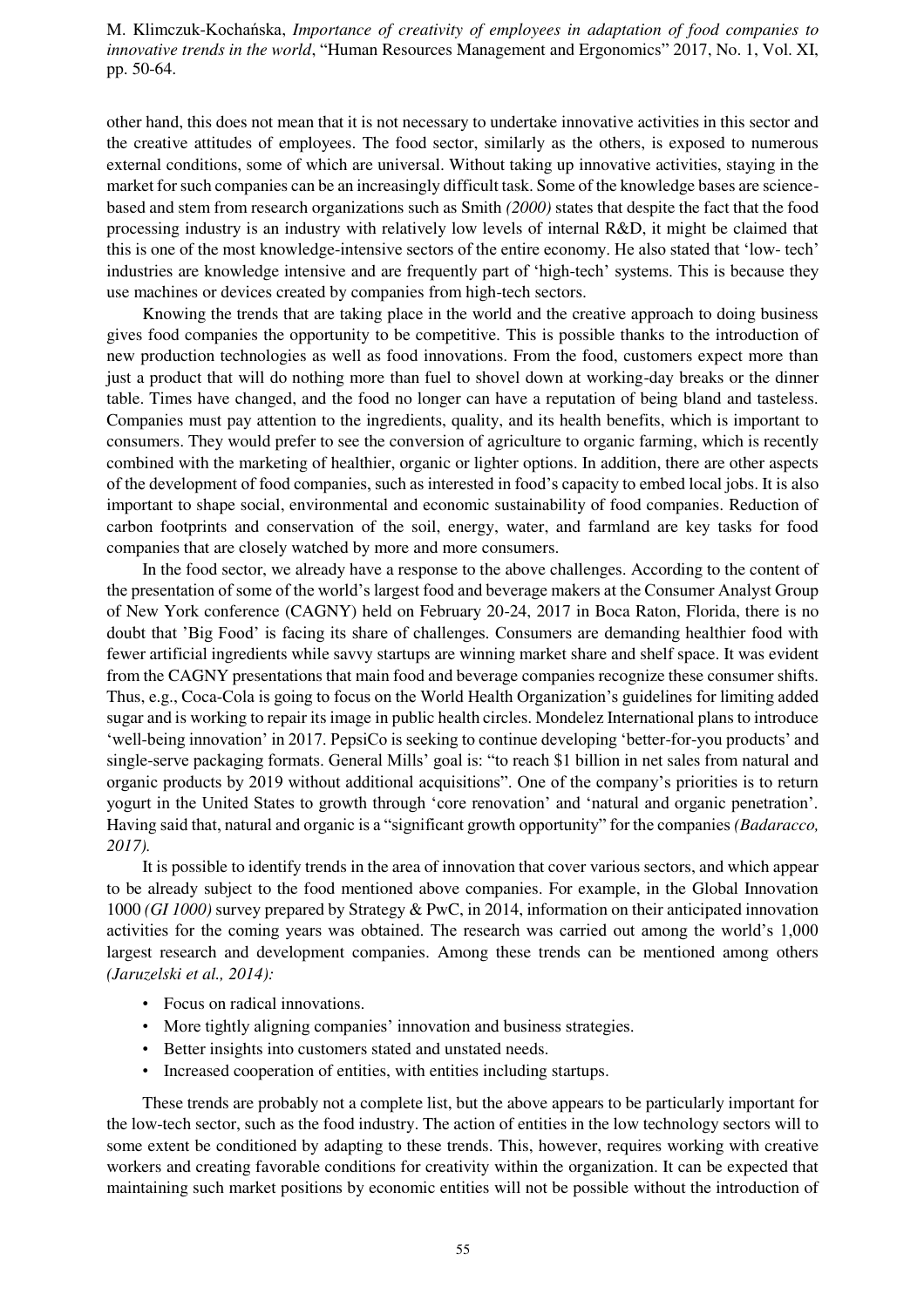innovations. In the following, examples have been drawn up showing that food companies can be in line with these trends.

Firstly, the trend is to move from incremental innovation to breakthrough innovation in the coming years. According to the GI 1000 data, only 14% of the expenses refer to radical solutions. In the future, the largest companies in the world plan to shift their R&D spending mix over the next decade - from incremental innovation to new and breakthrough innovation. They focus largely on creating value through incremental innovations to products already proven in the market. They use a variety of means to generate ideas. First and foremost, most involve closely monitoring their markets, customers, and competitors. Indeed, breakthroughs, for example, involve higher risk than incremental innovations, so it is important to make sure both that these innovation goals make sense given the company's market position and strategy, as well as that the right risk management capabilities *(Jaruzelski et al., 2014).*

There are food firms that are mainly process-innovation oriented *(Archibugi et al., 1991)* and use new technologies developed by upstream industries *(Martinez & Burns, 1999).* In addition, most product innovation such as by other institutions in the food industry, are rather incremental than radical. Most often this is justified by the fact that this may be related to consumer inertia that means that this is the result of conservative consumer behavior and aversion to new food products *(Galizzi & Venturini, 2008).*

At the same time, however, looking at the historical overview and current trends of innovation in food processing technologies, we may notice that they have developed themselves steadily over the last century. For example, it can be seen that despite the initial lack of consumer confidence and reluctance, it was possible to introduce various new developments in this area. Other solutions, despite the many pieces of evidence of no harmful impact on the consumer, have not been disseminated. Taking the example of aseptic processing, it is one of the major development in food processing. The process introduced after the first commercial was launched in 1927. Then in the early stages, the growth in aseptic technology was restricted to glass/can packing and was rather limited. This condition was revolutionized by the advent of Tetra Pak aseptic filling and packaging machine in 1951. The company marks a new era in aseptic processing. In contrast, the military-industry complex has a major impact on innovation in the food industry through the use of irradiation technology. However, negative public perception of irradiation for food processing and preservation still undermine the potential of this technology *(Tetra Pak).*

The examples highlighted above show that there is an interest in radical change in the food industry. The companies in the sector can deal with combining product and service innovation as well as by proposing social innovation and technological innovation. This means that there is a need for a creative approach to these issues that allows new solutions.

As for the next trend for greater coherence between business strategies and innovation strategies, this is a significant change in management thinking. Second trends means that companies seek new, innovative sources of competitive advantage. Development of innovation is no longer limited by business goals. Moreover, although it seems obvious it is not. C. Christensen *(2012)* pointed out that corporate performance measures reward decisions that ensure quick returns and the highest return on capital in the short term. This approach discourages investing in solutions that must mature for many years and can be the basis of breakthrough innovations. However, world-leading companies *(GI1000)* have perceived that it is inappropriate to further divide business objectives from innovative goals. This approach is critical in that many companies in the world, including those in the food industry, still do not carry out innovative activities that rely on a well-thought-out innovation strategy *(Jaruzelski et al., 2014).*

As noted by the Nestle representative, that is included in the GI 1000; there has been a strong push over to align what company do in R&D with what they do in the business. For example, Nestle completed a study to design foods that would better meet the needs of older people. Their nutritional requirements differ from those for younger people because of bone, joint, and muscle conditions. In the case of this company it became apparent that by both the business and the R&D strategies were intensely involved, thanks to the business side know what it is going to get, and the R&D side knows what it has to work on *(Jaruzelski et al., 2014).*

The pattern of innovation listed above, called design-oriented includes firms that have the necessary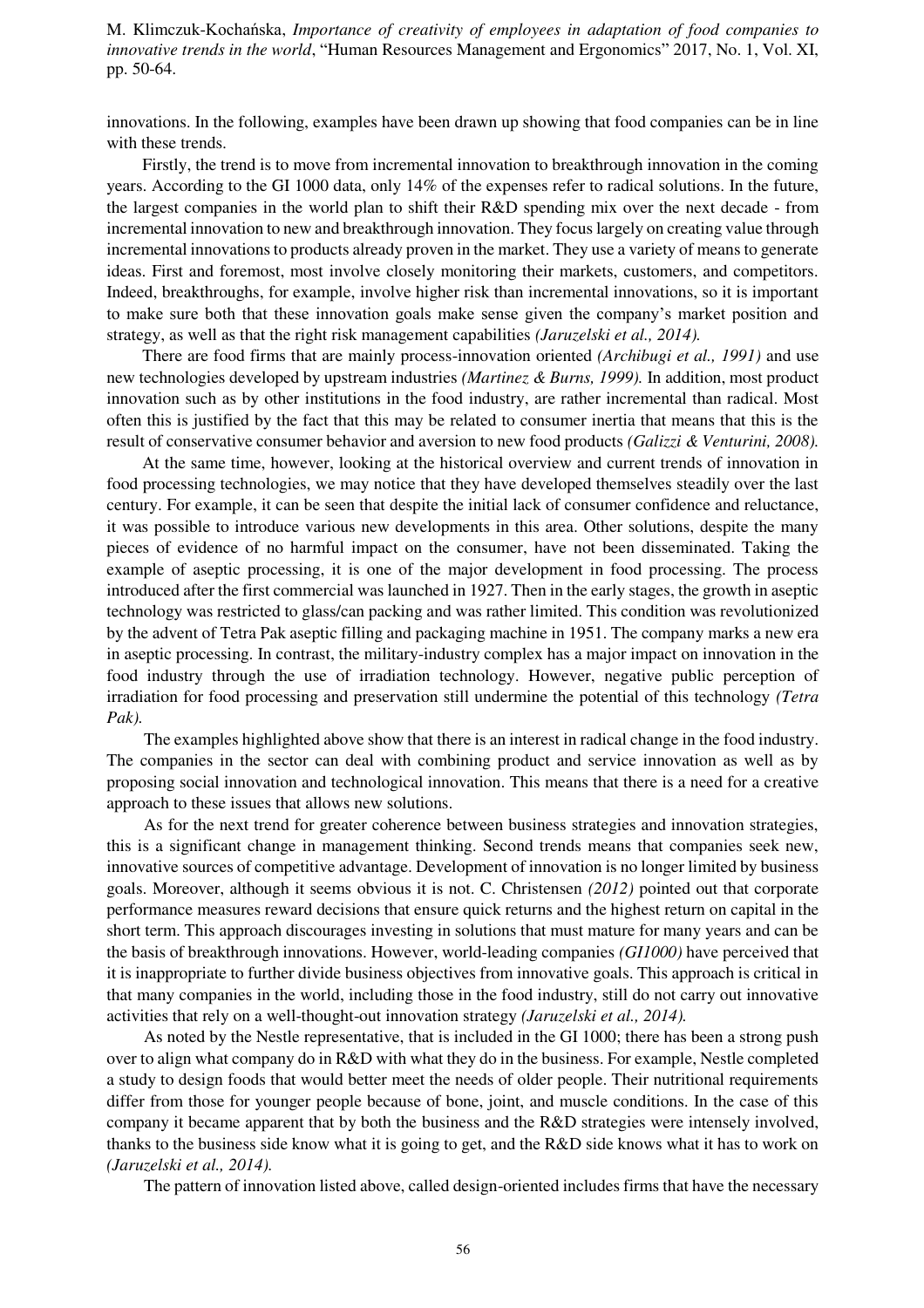capability to develop new products, but they do it with keeping an eye on the market. In high-tech companies, new product development is part of their core activities. On the other hand, often low-tech firms' capabilities are too low. This means that businesses within this pattern develop products with the aim to either anticipate some market needs or to satisfy and existing market necessity they have identified. It is equally important for food companies to develop deeper consumer insights and to link research related to psychological need states with marketing communication strategies. It means that focus on the industry design capability is essential for good innovation and is an essential complement to the consumer insight piece *(Expert Group on Future Skills Needs, 2009: 148).*

An example of food design is the so-called *functional food.* From the market point of view, the most popular products include calcium-enriched products, margarine, and butter containing omega 3 fatty acids as well as cholesterol-lowering and fermented beverages containing live bacterial cultures (probiotics). These products are targeted to customers with specific needs. For example, the Polish company Bakoma offers Yogurt Men in a bottle and cup. This yogurt underlines that proteins are playing an important role in a man's diet. Targeted to men, the product has a protein that should help maintain proper muscle mass as well as prevent excessive weight gain. Bakoma points out that proteins are basic building blocks in the body, they are the basic structure of all living cells. Men's yogurts are essential in the daily diet, and the amino acids they deliver allow users to rebuild their body's protein on a regular basis *(Bakoma).*

This approach is another significant trend, namely the focus on consumer attention. This is a crucial issue because as it turns out, companies can spend more money, hire the best engineers, develop the best technology, and conduct the best business market research, but all their efforts are driven by a thorough understanding of what their customers need and want. Without that their performance may fall short. The tendency is that consumers are not just asking for their advice and input but they are also defining what the products and services should look. What's more, they can even drive and create products themselves *(Jaruzelski et al., 2014).* The manifestation of this approach is evident in the case of the crowdfunding, where on platforms such as Kickstarter, consumers can take an active part in the development of new products.

For example, the Free Bread project allows people to enjoy food that they probably wouldn't eat because of their health issues, such as allergies *(Free Bread).* This project aims to create a supply of gluten-free bread in the New York City area. Another example of the efficiency and the capacity of crowdfunding to revolutionize the food industry by allowing people to directly finance the creation and availability of healthy foods is the Hebridean Food Company *(Hebridean Food Company*). The company was trying to target a gap in supermarket supply of soups without artificial preservatives, flavoring and coloring by offering unprocessed, but flavorsome and affordable alternatives. Thanks to the crowdfunding the company could attract 281 investors to expand its business, and cooperate with the leading global discount market chain, Aldi, that currently features a few of their soups in their offer. The company also works with Wholefoods, the American Food Market, Southbank Fresh Fish and the department store Selfridges & Co. in the United Kingdom. Another example is the Polish company Scabrosus, which recycles waste generated, e.g., by extrusion of juices, which by using crowdfunding collected money for its further development. Scabrosus processes residues and produces fibers, which are now very popular in the food industry *(Scabrosus).*

In addition, it is becoming increasingly common to include a customer involvement in the final product phase. For example, by providing users with a 'beta' version of the product for testing. This is providing in the food industry, consumer acceptance, which is crucial for the analysed sector.

Another example is the growing number of entities on the market that are beginning to create sharing economy. Technological advancements and the rise of industrialization have transformed food into a commodity. The food industry has an impact on the people eating habits dictated by work and leisure activities. Snacks have become more common across the world, and the tradition of taking a long break to prepare and eat a wholesome meal at home is slowly losing its supporters. Consumers turn to ready meals, cooking aids and takeaway meals. Also in many countries, many people today lack basic cooking skills. The younger generations no longer know how to recognize fresh and good quality ingredients or how to cook wholesome and tasty meals from scratch. The answer for that situation is the company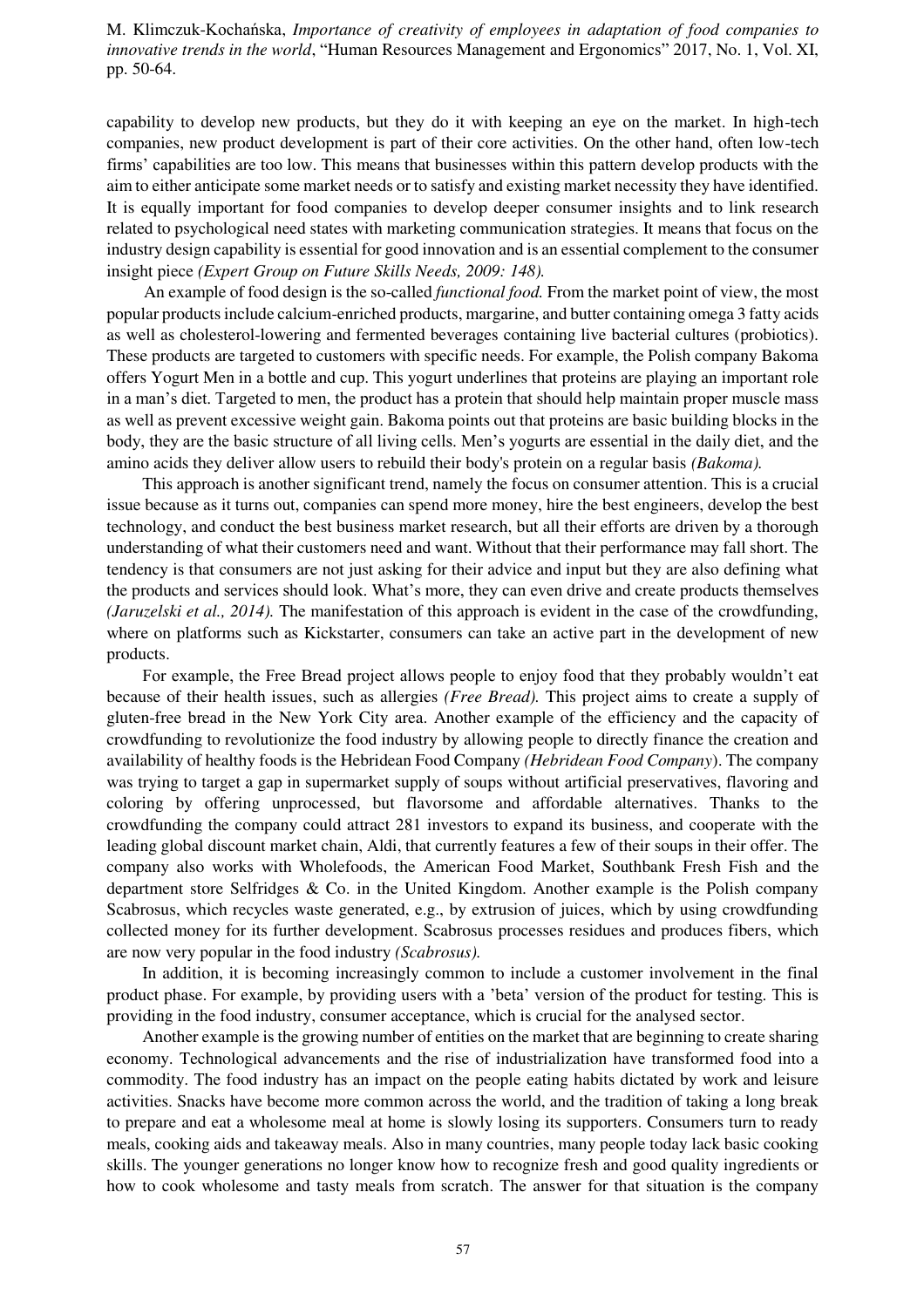Mealby for which home-cooked food is 'de-commoditized food' and something that is prepared by a person rather than a company. The company offer tools, resources and marketing material allowing cooks to easily and professionally sell food from home *(Mealby Blog*).

Another example of innovative food company embracing the sharing economy model is GrowUp. It was funded via Kickstarter in 2013 as British startup to "build sustainable commercial farms growing for local markets" *(GrowUp).* They created the GrowUp Box, which is a small-scale agricultural production unit, built from a disused shipping container and using aquaponics to grow up vegetables quickly. On the other hand, the German website Foodsharing allows individuals, retailers, farmers or restaurants to share food they are not going to use before it becomes damaged, contributing to the reduction of food waste *(Foodsharing*).

In this situation, as it turns out to be one of the types of skills necessary for the functioning of the food business sector there is a creative approach to building relationships with customers and investing time in better understanding the customer's requirements.

All innovations, including those of breakthrough nature, will require increased efforts to establish more diverse and interdisciplinary teams than ever before to work on innovation. At the same time, it can bring benefits in the form of risk sharing between a larger number of stakeholders. Corporations, being global leaders, have the greatest power of diffusion of innovation at the enterprise level. This is because, at the beginning or the end of the value chain and creating new product demands, they force their subcontractors to create new, innovative solutions. The concept of open innovation is a manifestation of cooperation in the area of innovation. The benefits of open innovation are numerous: better utilization of resources, including information and knowledge, leading to reduced costs; and company access to resources to overcome bottlenecks within their innovation process *(Mitchell, 2015).*

In the case of the food sector, open innovation with high-tech industries can deliver a competitive edge for food companies. It can be facilitating information flow not only from food companies but also from other industries such as biotechnology, nanotechnology, or information technologies. Being influenced by outside sources makes people think outside the box, and consider internal ideas that were previously unexplored. In short, open innovation can expose the hidden innovation potential. This type of co-innovation permits food manufacturers to expand capacity not only to meet customer expectations but also to decrease time-to-market *(Mitchell, 2015).*

Arla Foods has set up the Arla Strategic Innovation Center (ASIC), which includes a series of pilot dairy plants and laboratories across Northern Europe for conducting experimental innovation, as well as some sensory and consumer facing facilities. Within the center, Arla strongly supports open innovation *(Arla).*

Collaborating with companies from high-tech industries has given companies the opportunity for more radical innovations. The Unilever uses its open innovation platform to look at new ideas. For example, for searching new solutions that can prevent oil oxidation of products without impacting the flavor, appearance and product quality, or for completely novel cooling technology, a retrofit to existing fridges or freezers, or a step-change in refrigeration design *(Unilever).*

Another example of deepening cooperation with other actors is co-operation with startups. In 2010, the PepsiCo10 program was launched. It was a digital incubator program. The initiative was aimed at discovering emerging and innovative small media and technology companies with ready-to-go products or service technologies in the areas of social media and/or community- based marketing, mobile marketing, place-based technology, digital video, and gaming. The work from the PepsiCo10 winners was used as an 'engine of change' across the PepsiCo business, and new technology was the 'new driver of creativity' in marketing *(Joshi, 2016).*

The above examples show that in the food sector there are already numerous actions that are conducive to the development of innovation. Their introduction, despite the fact that these innovations may be different, always requires an idea of what needs to be changed and how to do it. Creativity is, therefore, a prerequisite for innovation, also in the food industry. Even producing a new kind of ketchup requires creativity. The very idea of new product features for the consumer is not just a technical solution but requires creative design. However, you cannot ignore the knowledge of production technology or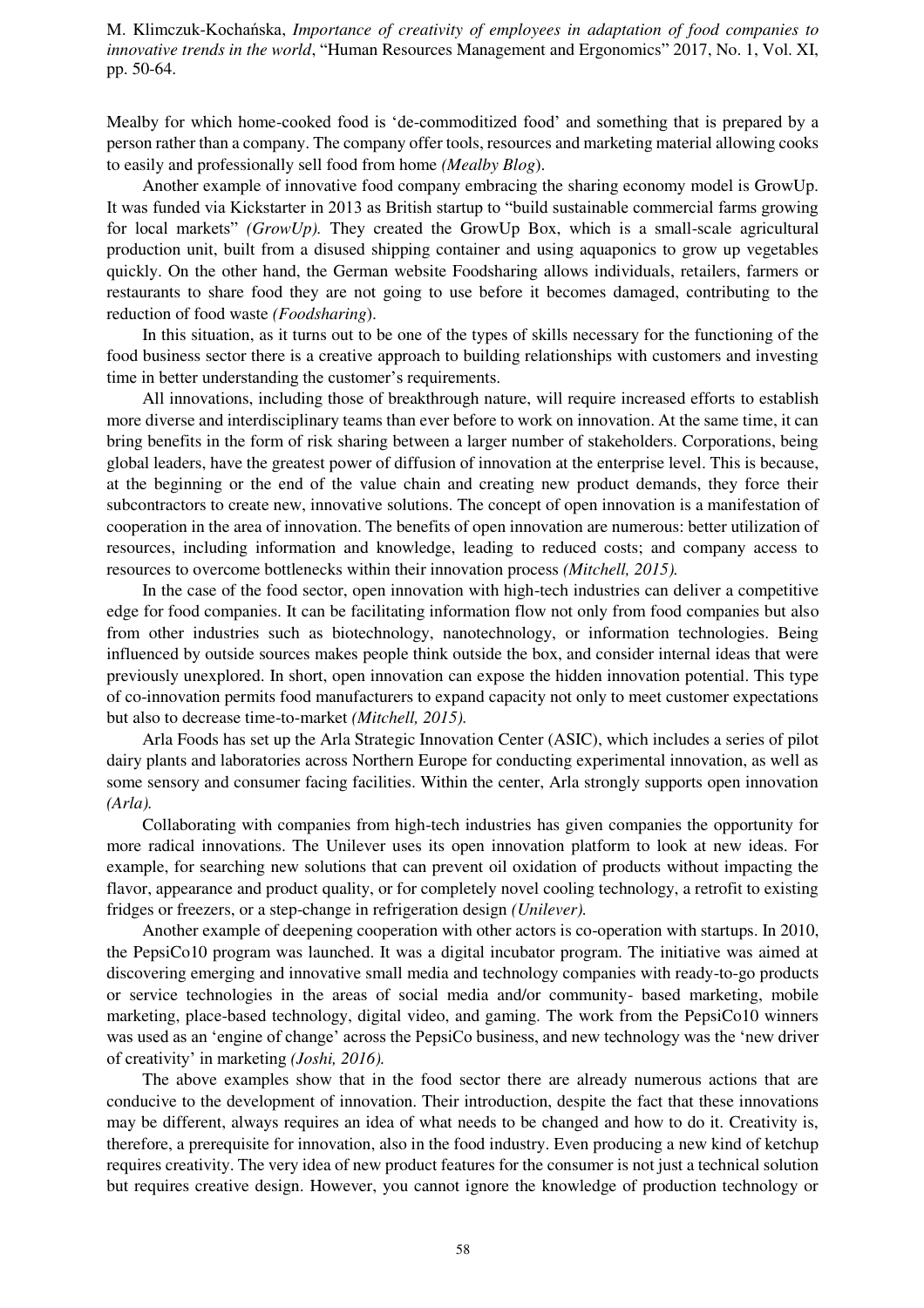chemistry. For example, the idea of ketchup, which is stronger than other reducing cancer risks, is the result of combinations of various ingredients that produce chemical reactions under certain conditions.

On the other hand, it should be noted that most of the adaptation measures outlined above apply to western countries. As in other sectors, in the food industry, both the creation of global trends as well as responding to them is dynamic in the region. Entities from Poland and other European countries, as illustrated by the brief examples presented above, also undertake actions aimed at responding to world trends. However, it seems that the flowering of activities in this area is still ahead of us, especially in the low technology sectors.

## **5. Discussion and implications**

As discussed above, the concept of a creative approach to doing business in the low-tech sectors is becoming more significant. At the same time, however, there is a gap in our knowledge and understanding of the need to motivate employees for creative and pro-innovation activities in the organization. However, such studies are necessary because food companies are dealing with current trends in the area of innovation. It is not enough to be on the market. There is a need to know the trends and understand that it is necessary to adapt to them. Big corporations are obviously excellent examples. Moreover, although some may argue that the potential of such companies is definitely greater, and therefore the possibility of adapting to trends is also greater, it is not entirely true. According to the examples presented in the study, also small companies have a chance to follow trends. However, it is necessary to know these patterns.

As highlighted in the paper, focusing on radical innovations may not be particularly important for the food business because of the conservative consumer behavior. What does not mean, however, that such innovations cannot emerge in the food industry, and perhaps over time, e.g., new production methods will replace those now widely accepted by customers.

However, in order to achieve this, a creative approach to combining products and services innovations as well as organizational or marketing is unquestioned. More tightly aligned company's innovation strategy and business strategy is a trend for many companies, especially international corporations. This pattern of innovation, which is a design-oriented concept, makes food companies pay more attention to market and consumer expectations to match their strategies and innovations. The design capability of a company is as it seems not only with the technical knowledge but also the creativity of the organization's employees.

Better insight into consumer needs is linked to the food industry with previously analyzed trends and the ways in which they are derived. Consumers become active participants in product and service development processes. To meet such needs there are concepts such as crowdfunding, sharing economy and participation in food testing. Attracting customers in this kind of action undoubtedly also requires creative ideas on how to do it best.

The latest trend in the development of low-tech companies increases from collaboration, that is, from the broaden cooperation between the various departments of the company, thereby creating interdisciplinary teams, as well as engaging with external actors. The open innovation model, or supporting new ideas by creating startups, is crucial. As can be seen from the above, in each of these places we find a place for creativity, which is such an important feature of human resources in the organization.

Summarizing firstly, the paper underlined the focus on creativity issues in the organization. This theme usually associated with the creative industries also seems relevant to the low-tech industry. Innovation in the food sector can mean the use of existing ideas or technologies in creative ways. This allows development of new products or new uses of well- known production processes. This implies that innovation in these sectors may be softer and require more marketing and production skills than the technological ones.

At the same time, however, while we have focused on the four trends presented in the field of innovation, it seems that firms from the food industry constantly seek to take action to create innovation. They appear to think that what they do in their day-to-day activities is not innovative because these are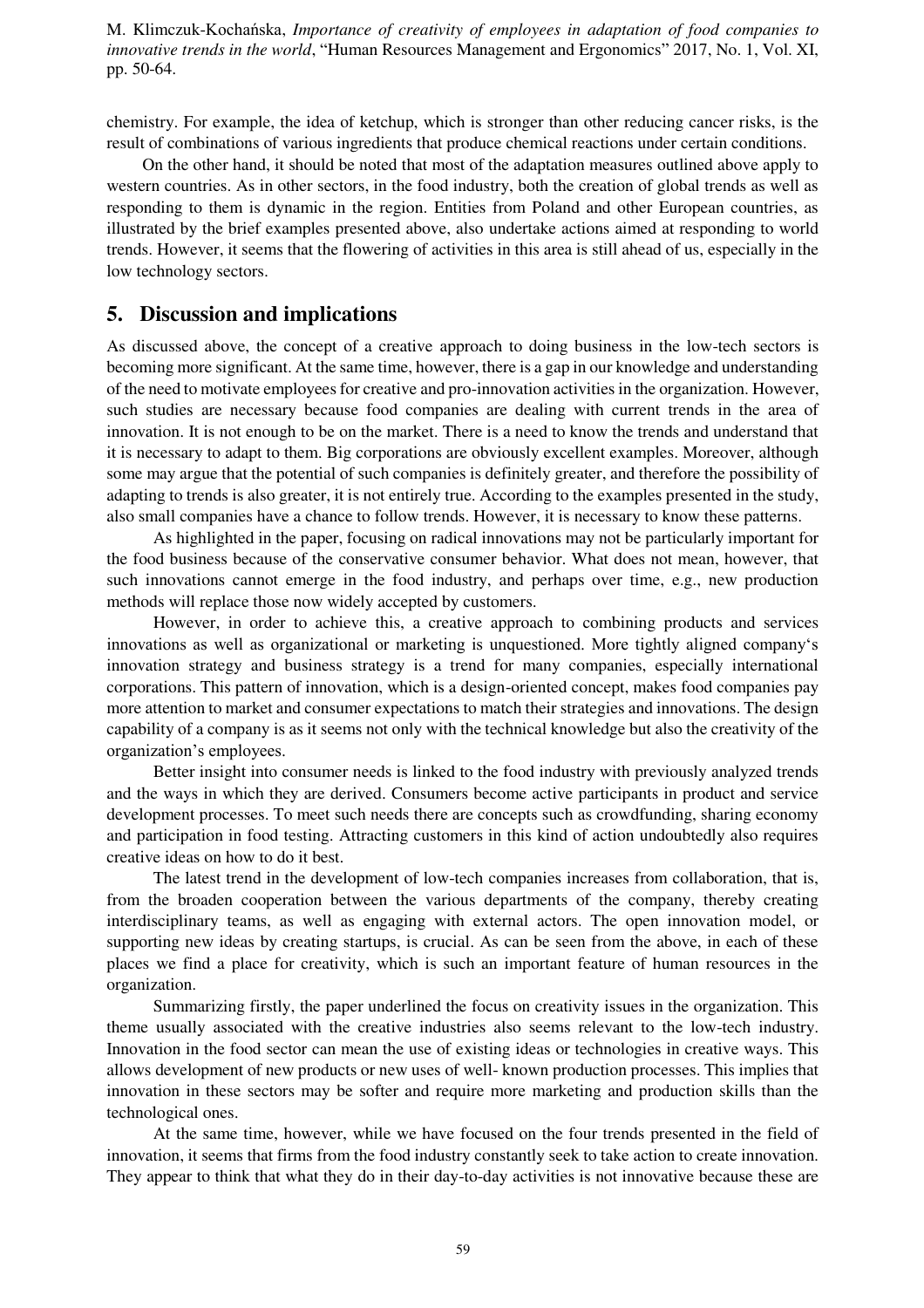not radical changes. Very often they cannot imagine that without a developed R&D department and significant amounts of money for research there are capabilities of introducing any innovation. As a result, they generally do not think about what they do in terms of innovation. Managers are aware that due to the specificity of the products offered, it is necessary to take care of the consumer trust, which not only means having to know the consumer's needs for their taste and preferences, but also the food safety provided by the food supply chains.

Lastly, it is necessary to study how managers combine utilizing human resources as a source of new ideas in the organization. Managers in the reality of food companies often deal with focusing on innovation as a result of research and development. Enterprises that do not have such divisions or resources to buy outside R&D results often find themselves in the wrong hands to be innovative. With this approach, they do not focus on the resources within their reach that are the employees of the organization. Undertaken discussion provide conclusion that it is reasonable to think of creativity as one of the important sources of innovation in a low-tech organization. The creativity of employees seems to be a key source of innovation, especially since most players in this sector do not have the financial resources to carry out their own research and development activities. Limited funding is probably not the main problem of low innovation of these companies. It seems that the potential for innovation lies within reach of food business managers, but there is no knowledge or experience in how to harness the creativity of employees. This is particularly problematic for small and medium-sized companies that often do not have patterns to follow in the companies of similar size.

## **6. Conclusions and recommendations**

This paper attempts to present arguments indicating that there is a need to change the approach to the low-tech sectors in the area of innovation. The author has specifically focused on how global trends in the area of innovation can have a huge role in the behavior of food businesses. It seems that the creativity of workers is facing such challenges and is an important source of innovation in these sectors. However, in order to do so, it seems reasonable to present recommendations in this regard.

On the basis of the above, it should be noted that an important direction for research in the area of innovation in the low-tech sectors should include, among other things, continuing studies regarding the characteristics of innovation in the low-technology sectors. It is also important to develop models of creativity and innovations for the food industry and other low- tech sectors. Thus, a central opportunity for future research lies in studying the differences in creative processes in high-tech, creative sectors and low-tech sectors. Another future direction, for example, is to study how some of the managers contribute to greater creativity among low- tech industry workers. It is also important to make analyzes of which departments in such companies are more often or should be more often encouraged for creative activities than others. Furthermore, certain firms may also have business-specific characteristics that allow them to benefit from more open forms of collaboration that foster the creativity of their employees in the organization. At the same time, it is advisable to encourage the food business company to carry out innovative activities. It is important to show good practices in this area as well as to explain that employees are a valuable source of innovation in the company. There is an opportunity to improve their innovation level so that they go shoulder to shoulder with current trends in innovation.

#### **References:**

- [1] Amabile, T. M. (1983). The Social Psychology of Creativity. *Journal of Personality and Social Psychology,* 45(2): 357-377.
- [2] Amabile, T. M. (1997). Motivating Creativity in Organizations: On Doing What You Love and Loving What You Do. *California Management Review,* 40(1): 39-58.
- [3] Amabile, T. M. (2012). Componential Theory of Creativity. *Harvard Business School Working Paper,* 12-096.
- [4] Arla. *About Arla innovation.* (Online). (Cit. 2017-5-18). Available at[: https://www.arla.com/](https://www.arla.com/%20company/research-and-innovation/about-arla-innovation/)  [company/research-and-innovation/about-arla-innovation/.](https://www.arla.com/%20company/research-and-innovation/about-arla-innovation/)
- [5] Archibugi, D., Cesaratto, S. & Sirilli, G. (1991). Sources of innovative activities and Industrial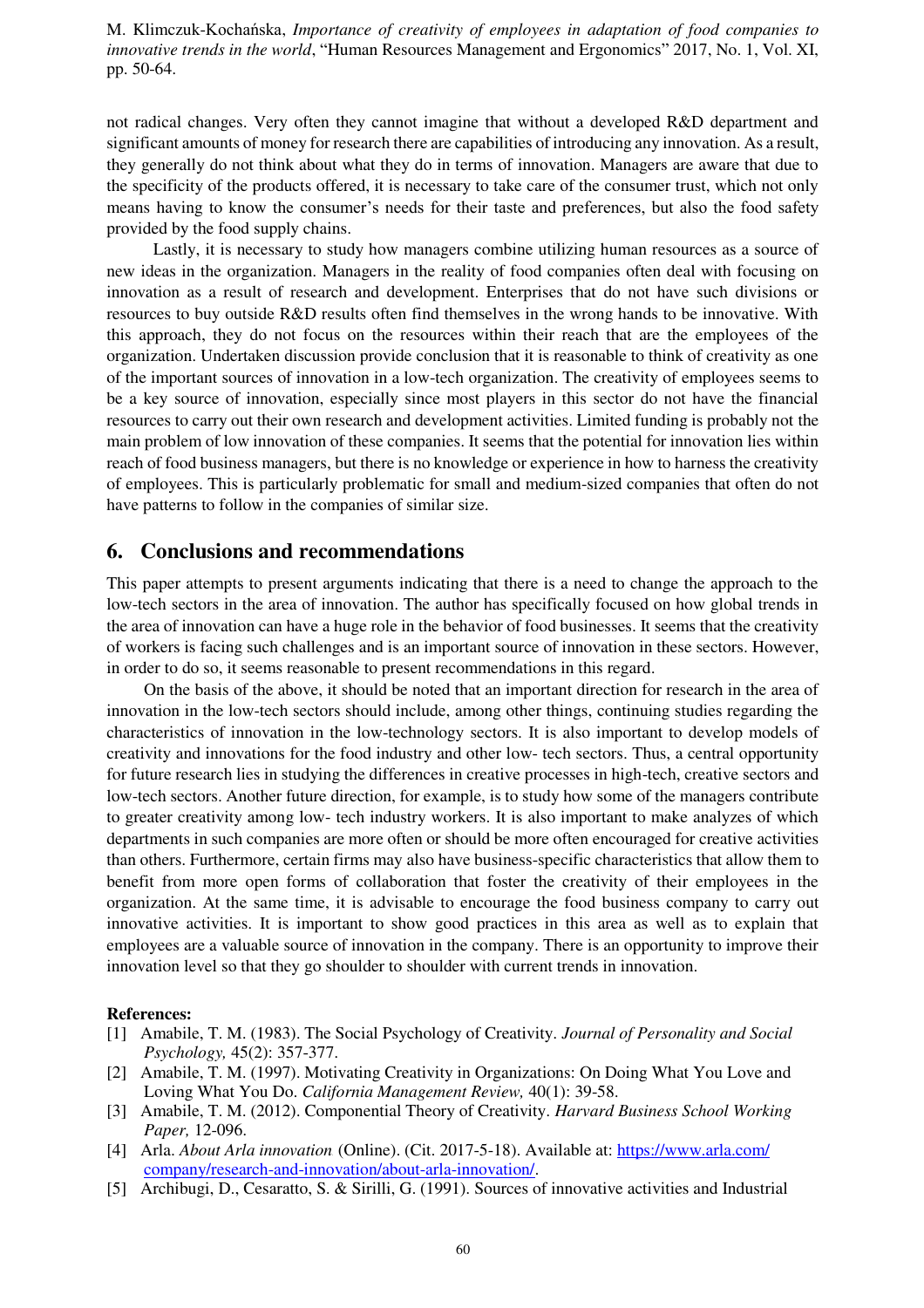Organization in Italy. *Research Policy,* 20: 299-313.

- [6] Badaracco, S. (2017). Wellness Newsletter: March 7, 2017. (Online). (Cit. 2017-4-17). Av. at: [http://www.ift.org/Food-Technology/Newsletters/Wellness-Newsletter/2017/March/030717.aspx.](http://www.ift.org/Food-Technology/Newsletters/Wellness-Newsletter/2017/March/030717.aspx)
- [7] Baer, M. (2012). Putting Creativity to Work. *Academy of Management Journal,* 55: 1102-1119.
- [8] Bakoma. (Online). (Cit. 2017-5-18). Available at[: http://bakoma-men.pl/.](http://bakoma-men.pl/)
- [9] Bono, E. de (2001). *Z nowym mysleniem w nowe tysiqclecie* (With New Thinking to the New Millenium). Poznan: Rebis.
- [10] Brennan, A. & Dooley, L. (2005). Networked Creativity. *Technovation,* 25: 1388-1399.
- [11] Cathrae, M. *Crowdfunding in the Food Industry* (Online). (Cit. 2017-4-15). Available at: [https://dailvcrowdsource.com/content/crowdfunding/1022-crowdfunding-in-the-food-industrv.](https://dailycrowdsource.com/content/crowdfunding/1022-crowdfunding-in-the-food-industry)
- [12] Christensen, C. (2012). A Capitalist's Dilemma. Whoever Wins on Tuesday. *The New York Times.*  (Online). (Cit. 2017-4-14). Available at[: http://www.nytimes.com/2012/11/04/business/a](http://www.nytimes.com/2012/11/04/business/a-capitalists-dilemma-whoever-becomes-president.html)[capitalists-dilemma-whoever-becomes-president.html.](http://www.nytimes.com/2012/11/04/business/a-capitalists-dilemma-whoever-becomes-president.html)
- [13] Christensen, J. L., Rama, R. & Von Tunzelmann, N. (1996). *Innovation in the European food products and beverages industry. European Innovation Monitoring System Publication* 35. Aalborg: Aalborg University, IKE Group. (Online). (Cit. 2017-4-15). Available at: [http://aei.pitt.edu/50001/1/A9241.pdf.](http://aei.pitt.edu/50001/1/A9241.pdf)
- [14] Chybicka, A. (2006). *Psychologia tworczosci grupowej (Psychology of Group Creativeness).*  Krakow: Oficyna Wydawnicza Impuls.
- [15] Czerska, M. & Szpitter, A. (Eds.) (2010). *Koncepcje zarzqdzania* (Concepts of Management). Warszawa: Wydawnictwo C.H. Beck.
- [16] Danneels, E. & Kleinschmidt, E. J. (2001). Product Innovativeness from the Firm's Perspective: Its Dimensions and Their Relation with Project Selection and Performance. *Journal of Product Innovation Management,* 18: 357-373.
- [17] Drucker, P. F. (1992). *Innowacja iprzedsiqbiorczosc. Praktyka i zasady* (Innovations and Business. Practice and Principles)*.* Warszawa: PWE.
- [18] Eliashberg, J., Lilien, G. L. & Rao, V. R. (1997). Minimizing Technological Oversights: A Marketing Research Perspective. R., Garud, P. R., Nayyar & Z. B., Shapira. (Eds.). *Technological Innovation: Oversights and Foresights.* Cambridge: Cambridge University Press, 214-230.
- [19] Ensor, J., Pirrie, A. & Band, C. (2006). Creativity Work Environment: Do UK Advertising Agencies Have One? *European Journal of Innovation Management,* 9(3): 258-268.
- [20] Expert Group on Future Skills Needs (2009). *Future Skills Requirements of the Food and Beverage Sector.* (Online). (Cit. 2017-4-18). Available at[: http://www.skillsireland.ie/media/](http://www.skillsireland.ie/media/%20egfsn091120_skills_food_beverage.pdf) [egfsn091120 skills food beverage.pdf.](http://www.skillsireland.ie/media/%20egfsn091120_skills_food_beverage.pdf)
- [21] Farazmand, A. (2004). Innovation in Strategic Human Resorce Management: Building Capacity in the Age of Globalization. *Public Organization Review,* 4(1): 3-24.
- [22] Fillis, I. & Rentschler, R. (2010). The Role of Creativity in Entrepreneurship. *Journal of Enterprising Culture,* 18(1): 49-82.
- [23] Florida, R. (2002). *The Rise of the Creative Class: And How It's Transforming Work, Leisure, Community and Everyday Life.* New York: Basic Books.
- [24] Foodsharing. (Online). (Cit. 2017-4-15). Available at[: https://foodsharing.de/#home.](https://foodsharing.de/%23home)
- [25] Ford, C.M. (1996). A Theory of Individual Creative Action in Multiple Social Domains. *Academy of Management Review,* 21(4): 1112-1142.
- [26] Free Bread. (Online). (Cit. 2017-4-15). Available at[: http://freebreadinc.com/about-free-bread/.](http://freebreadinc.com/about-free-bread/)
- [27] Galizzi, G. & Venturini, L. (2008). Nature and Determinants of Product Innovation in a Competitive Environment of Changing Vertical Relationships. R. Rama. (Ed.). *Handbook of Innovation in the Food and Drink Industry.* New York/London: Haworth Press.
- [28] Garcia-Martinez, M. & Briz, J. (2000). Innovation in the Spanish food & drink industry. *International Food and Agribusiness Management Review,* 3: 155-176.
- [29] GrowUp. (Online). (Cit. 2017-4-15). Available at[: http://growup.org.uk/ourstory/.](http://growup.org.uk/ourstory/)
- [30] Hebridean Food Company. (Online). (Cit. 2017-4-15)[. https://www.hebrideanfoodcompany.com.](https://www.hebrideanfoodcompany.com/)
- [31] Jaruzelski, B., Staack, V. & Goehle, B. (2014). *The Global Innovation 1000: Proven Paths to Innovation Success.* (Online). (Cit. 2017-4-15). Available at[: https://www.strategy](https://www.strategy-business.com/article/00295?gko=b91bb)[business.com/article/00295?gko=b91bb.](https://www.strategy-business.com/article/00295?gko=b91bb)
- [32] Joshi, K. R. (2016). *Corporation-Startup Collaborations.* (Online). (Cit. 2017-4-17). Available at: [http://www.startupsnepal.com/index.php/stories/entry/corporation-startup-collaborations.](http://www.startupsnepal.com/index.php/stories/entry/corporation-startup-collaborations)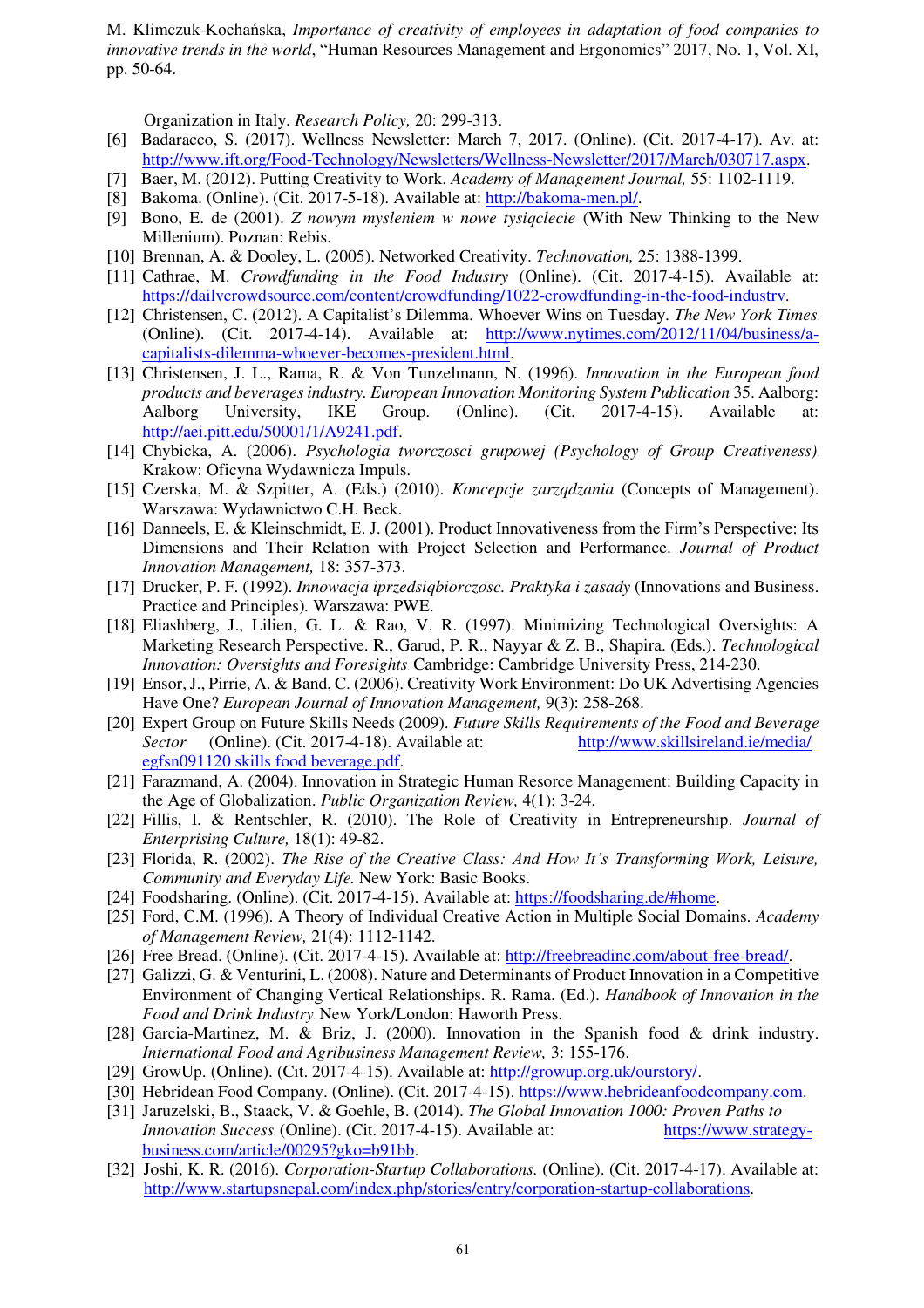- [33] Kaliszczak, L. (2012). Warunki stymulowania tworczosci, innowacyjnosci i przedsi^biorczosci wyzwania wobec przywodcow wspofczesnych przedsi^biorstw (Terms of Stimulation of Creativity, Innovation and Entrepreneurship - Challenges Facing the Leaders of Modern Business). *Management,* 16(1): 737-748.
- [34] Luecke, R. (2005). *Zarzqdzanie kreatywnosciq i innowacjq. Techniki tworczego myslenia*  (Management of Creativity and Innovation. Techniques of Creative Thinking). Warszawa: MT Biznes.
- [35] Mackiewicz, M., Michorowska, B., Sliwka, A. & Grochowski, M. (2009). *Analiza potrzeb i rozwojow przemyslow kreatywnych. Raport koncowy* (Analysis of the Needs and Development of the Creative Industries. Final Report). Warszawa: Ecorys. (Online). (Cit. 2017-4-18). Available at: [http://nck.pl/media/attachments/302357/analiza potrzeb i rozwoju przemysw kreatywnych.pdf](http://nck.pl/media/attachments/302357/analiza_potrzeb_i_rozwoju_przemysw_kreatywnych.pdf)
- [36] Martinez, M. G. & Burns, J. (1999). Sources of Technological Development in the Spanish Food and Drink Industry. A "Supplier-dominated" Industry? *Agribusiness,* 15(4): 431-448.
- [37] Mealby Blog. (Online). (Cit. 2017-4-15). Available at[: https://blog.mealby.com/.](https://blog.mealby.com/)
- [38] Mellor, R. B. (2011). Kreatywnosc (Creativeness). R. B. Mellor, G. Coulton, A. Chick, A. Bifulco, N. Mellor & A. Fisher. *Przedsiqbiorczosc.* Warszawa: PWE.
- [39] Mitchell, M. (2015). *Food Industry: Open Innovation Drives Creative Potential.* (Online). (Cit. 2017-4- 15). Available at[: http://farrellymitchell.com/food-industry-open-innovation-drives](http://farrellymitchell.com/food-industry-open-innovation-drives-creative-potential/)[creative-potential/.](http://farrellymitchell.com/food-industry-open-innovation-drives-creative-potential/)
- [40] Mumford, M. D. (2000). Managing Creative People: Strategies and Tactics for Innovation. *Human Resource Management Review,* 10(3): 313-351.
- [41] Mumford, M. D. & Gustafson, S. B. (1988). Creativity Syndrome: Integration, Application, and Innovation. *Psychological Bulletin,* 103(1): 27-43.
- [42] O'Connor, G. C. & DeMartino, R. (2006). Organizing for Radical Innovation: An Exploratory Study of the Structural Aspects of RI Management Systems in Large Established Firms. *Journal of Production Innovation Management,* 23: 475-497.
- [43] Schumpeter, J. A. (1960). *Teoria rozwoju gospodarczego* (Theory of Economy Development). Warszawa: PWN.
- [44] Smith, K. (2000). *What is the 'Knowledge Economy'? Knowledge-intensive Industries and Distributed knowledge bases.* Copenhagen: DRUID Summer Conference. (Online). (Cit. 2017-414). Available at[: http://www.ebusinessforum.gr/old/content/downloads/WorkingPapera54.pdf.](http://www.ebusinessforum.gr/old/content/downloads/WorkingPapera54.pdf)
- [45] Szultka, S. (2012). *Klastry w sektorach kreatywnych motory rozwoju miast i regionow* (Clusters in the Creative Industries - Motives for the Development of Cities and Regions). Gdansk: PARP.
- [46] Tetra Pak. (online) (Cit. 2017-4-15). Available at[: http://www.tetrapak.com/about/history.](http://www.tetrapak.com/about/history)
- [47] Ulatowska, R. (2012). *Innowacje i nowe technologie przemyslow kreatywnych. Perspektywy rozwoju rynku audiowizualnego w Malopolsce* (Innovations and new technologies in The Creative Industries. Prospects for the Development of the Audiovisual Market in Maiopolska). Krakow: Fundacja Rozwoju Kina.
- [48] Unilever. *Open innovation.* (Online). (Cit. 2017-4-15). Available at[: https://www.unilever.com/](https://www.unilever.com/%20about/innovation/open-innovation/)  [about/innovation/open-innovation/.](https://www.unilever.com/%20about/innovation/open-innovation/)
- [49] Urban, G. L. & Hauser, J. R. (1993). *Design and Marketing of New Products.* Englewood Cliffs: Prentice Hall.
- [50] PortalSpozywczy.pl. *Scabrosus, firma ktora przetwarza odpady, gromadzi srodki za pomocq crowdfundingu* (Scabrosus, a Company That Processes Waste, Collects Funds through Crowdfunding). (Online). (Cit. 2017-5-18). Available at: [http://www■portalspozvwczv■pl/](http://www.portalspozywczy.pl/%20technologie/wiadomosci/scabrosus-firma-ktora-przetwarza-odpady-gromadzi-srodki-za-pomoca-crowdfundingu,140478.html) [technologie/wiadomosci/scabrosus-firma-ktora-przetwarza-odpady-gromadzi-srodki-za-pomoca](http://www.portalspozywczy.pl/%20technologie/wiadomosci/scabrosus-firma-ktora-przetwarza-odpady-gromadzi-srodki-za-pomoca-crowdfundingu,140478.html)[crowdfundingu,140478.html.](http://www.portalspozywczy.pl/%20technologie/wiadomosci/scabrosus-firma-ktora-przetwarza-odpady-gromadzi-srodki-za-pomoca-crowdfundingu,140478.html)
- [51] West, M.A. (2000). *Rozwijanie kreatywnosci wewnqtrz organizacji* (Developing Creativeness inside the Organization!. Warszawa: PWN.
- [52] Yusuf, S. 2007. *From Creativity to Innovation.* World Bank Policy Research Working Paper 4262.
- [53] Zhou, J. & George, J. M. (2003). Awakening Employee Creativity: The Role of Leader Emotional Intelligence. *The Leadership Quarterly,* 14(4-5): 545-568.

### **Address of author:**

Dr. Magdalena KLIMCZUK-KOCHANSKA, PhD. Department of Organization Theory and Methods